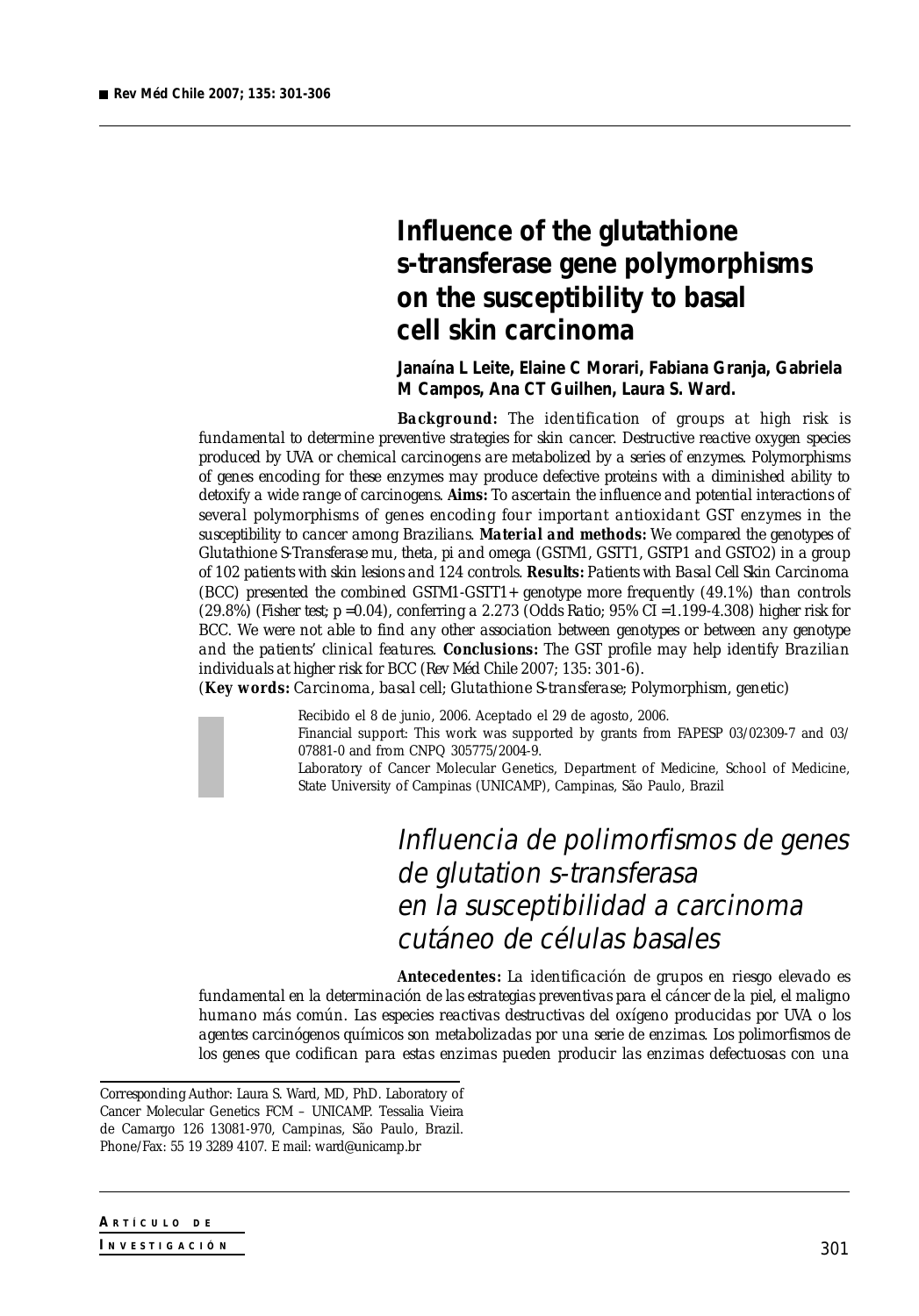*capacidad disminuida de desintoxicar una amplia gama de agentes carcinógenos. Objetivo: Este estudio fue diseñado para comprobar las interacciones de la influencia y del potencial de varios polimorfismos de los genes que codificaban 4 enzimas importantes del antioxidante GST en la susceptibilidad al cáncer entre brasileños. Métodos: Comparamos los genotipos del mu del S-Transferase del Glutathione, de la theta, de pi y de Omega (GSTM1, GSTT1, GSTP1 y GSTO2) en un grupo de 102 lesiones de piel y de 124 controles. Resultados: Los pacientes con el carcinoma basocelular (BCC) presentaron el genotipo combinado de GSTM1-GSTT1+ más frecuente (49,1%) que los controles (29,8%) (Fisher test; p =0,04), confiriendo 2.273 (Odds Ratio 95% CI =1.199- 4.308) un riesgo más alto para BCC. No encontramos ninguna otra asociación entre los genotipos o entre ningún genotipo y características clínicas de los pacientes. Conclusiones: Sugerimos que el perfil de GST pueda ayudar a identificar a individuos brasileños en un riesgo más alto para BCC.*

Cancer of the skin is the most common malig-<br>mancy in human beings. More than one million cases occur every year and the worldwide raise in this incidence to near epidemic proportions has led to increased morbidity and appreciating  $costs$  in many countries<sup>1</sup>. Variations of skin cancer incidence in different geographic and ethnic groups suggest that environmental factors have a strong influence in the skin tumorigenic process. In fact, there are compelling clinical, epidemiological and experimental evidences of environmental risk factors including ultraviolet (UVR) and ionizing radiations, cell-transforming viruses, immunosuppression and an increasing list of chemical carcinogens<sup>1</sup>. However, humans vary greatly in their likelihood of developing cancer in response to the natural hazards that they are constantly exposed to. Individual differences in susceptibility to carcinogens play an essential role in the development of sporadic tumors. The biochemical basis for this susceptibility is related to genetic polymorphisms that normally occur in the general population regarding genes involved in predisposition to a specific cancer, in the metabolic activation or detoxification of environmental genotoxins, and in controlling DNA repair or cellular damage<sup>2-4</sup>. Among the several polymorphic genes encoding for enzymes involved in free radical metabolism and biotransformation of carcinogens that have been investigated as possible cancer risk modifiers, the glutathione Stransferase gene system (GST) is one of the most well-known<sup> $4,5$ </sup>. It consists of a large multigenic group of detoxifying enzymes whose activity, catalyzing the conjugation of toxic and mutagenic compounds with glutathione, is essential for cell protection<sup>5,6</sup>. Four classes of isoenzymes have been related to human malignancy: mu (GSTM),

pi (GSTP), omega (GSTO) and theta (GSTT). Several studies, including our own, have shown that individuals who are deletion homozygote for GSTM1 or GSTT1, as well as individuals that present GSTP1 variants (GSTv) resulting from an aminoacid substitution (1105Valine) at exon 5 of GSTP1, are at increased risk for a series of tumors<sup>2-</sup>  $4.7,8$ . GST enzymes are implicated in the detoxification of lipid and DNA products of UVR-derived oxidative stress and allelic variants at GSTs are associated with outcome of various oxidative-stress related diseases, including skin cancer $9-13$ .

More recently, genetic polymorphisms of GSTO gene were described including GSTO2 N142D, a variant at base 42414. These polymorphisms have been related to a lower capacity of the corresponding enzymes to metabolize arsenic, a well-known skin carcinogenic chemical $14,15$ .

The genetic profiles of each population, its occupational pattern, alimentary and social characteristics are fundamental in determining the susceptibility to some tumors. In addition, a balance between several antioxidant enzymes may be more important than the activity of a single enzyme alone for the overall protective capacity against free radical-mediated damage, and deficiencies of one gene may be partially compensated for by other related genes, stressing the importance of determining the genetic profile of specific populations. Brazilian population is particularly interesting due to its highly heterogeneous background and racial admixture, and data on the influence of its genetics on skin cancer susceptibility are still scarce.

Hence, the present case-control prospective study was designed to ascertain the influence and potential interactions of genes encoding 4 important antioxidant GST enzymes in the susceptibility to cancer among Brazilians.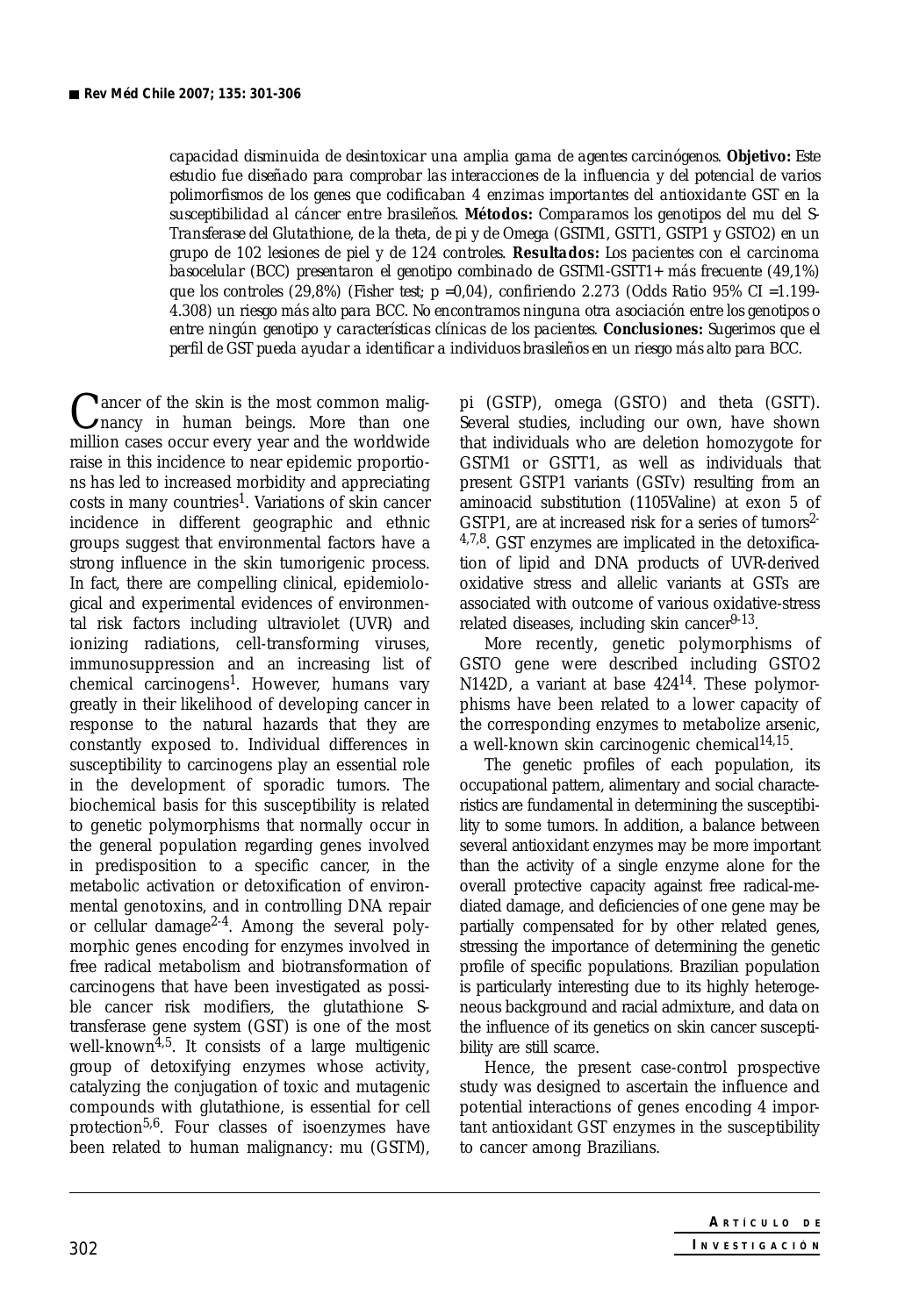## PATIENTS AND METHODS

The study was approved by the Ethics Committees of the University Hospital-School of Medicine of the State University of Campinas (HC-FCM/UNI-CAMP), and informed written consent was obtained from all individuals.

One hundred and two unrelated adult patients consecutively referred for skin lesion evaluation, that agreed to participate, were enrolled in the study. The study population was composed of 29 squamous cell carcinomas (SCC), 59 basal cell carcinoma (BCC), 5 malignant melanomas (MM) and 9 non-malignant lesions (benign). All patients were carefully examined and previous medical conditions were particularly considered, especially organ transplantation, immunosuppressive therapy, other malignancies and HIV infection.

A control group of 124 healthy blood donors individuals (61 males and 63 females, 36 to 96 years old, 64.12±19.34 years old) was selected from the general population of our region through HC/FCM/ UNICAMP. Because of the high ethnic mixture and heterogeneity of the Brazilian population, all individuals were classified into whites (or Euro-Brazilians) and non-whites in accordance with the Brazilian Institute of Geography and Statistics (IBGE, 2003). Data on UV and possible chemicals exposure, ethnic background as well as age and sex were considered in order to obtain a control group similar to the patients group. All individuals lived in urban areas. Individuals suspected of any immunosuppressive condition or to have been recurrently exposed to any chemicals were excluded.

Blood specimens were obtained from all patients and control individuals simultaneously with tissues samples from patients with lesions. Genomic DNA was extracted from frozen specimens and leukocytes separated from whole blood using a standard proteinase-K-phenol-chloroform protocol. A multiplex-Polimerase Chain Reaction (PCR) assay was used to simultaneously amplify the GSTT1 and GSTM1 genes as previously described8. GSTP1 and GSTO2 variants were studied using PCR-RFLP (restriction fragment length polymorphism) assays. For GSTP1, the PCR was performed in 25 µl volumes of a mixture containing 100 ng DNA, 10 µM of each primer, 10 mM Tris-HCl (pH 8.0), 0.1 mM of each dinucleotide triphosphate, 2.0 mM MgCl2 and 0.5 U Taq DNA

Statistical analysis was conducted using SAS (Statistical Analysis System, version 8.1, SAS Institute Inc, Cary, NC, USA, 1999-2000). Associations were assessed using 2X2 or 2Xn contingency table analysis and Chi-square  $(\chi^2)$  or Fisher's (F) exact tests were used where appropriate. Kruskal-Wallis (KW) test was used to compare age among groups. Mann-Whitney or Wilcoxon tests were used to compare age among different genotype groups. Odds ratio (OR) and 95% confidence interval (CI) were used to analyze the frequency of phenotypes since they provide a measure of the strength of association, compared to the control population. All tests were conducted at the p =0.05 level of significance.

#### **RESULTS**

The clinical features of the control individuals and the skin lesion patients are summarized in Table 1 where we also present the overall genotyping profile of the studied groups. There were no differences between the control and the skin disease patients regarding gender (61 males and 63 females versus 53 males and 49 females), age  $(64.12 \pm 19.34$  years versus  $64.11 \pm 15.64$  and eth-

polymerase. Amplifications were carried out for 35 cycles of 94°C for 45 seconds, annealing temperatures 62.4°C for 45 seconds and 72°C for 1 min, with an initial denaturation step of 94°C for 5 min and a final extension step of 72°C for 7 min using a Termocycler MJPTC-200 PCR System. The pair of primers for GSTP1 (5' CCAGGCTGGGGCTCACA-GACAGC3'/5'GGTCAGCCCAAGCCACCTGAGG3') amplified a fragment of 306bp. For GSTO2, we used the same conditions as above with annealing temperature of 62°C. The pair of primers for GSTO2 (5'ACTGAGAACCGGAACCA-CAG3'/5'GTACCTCTTCCAGGTTG3') amplified a fragment of 280bp. RFLP was carried out using Alw26I (BsmAI) and MboI enzymes for GSTP1 and GSTO2 assays respectively, according to the manufacturer's protocol (Fermentas Life Sciences). The fragments were analyzed after electrophoresis on a 3.0% agarose gel. Six samples from each assay were directly sequenced and confirmed to be the PCR predicted variants. Positive and negative control samples were included in all PCR and RFLP runs to detect possible contamination problems, gel loading and typing inconsistencies.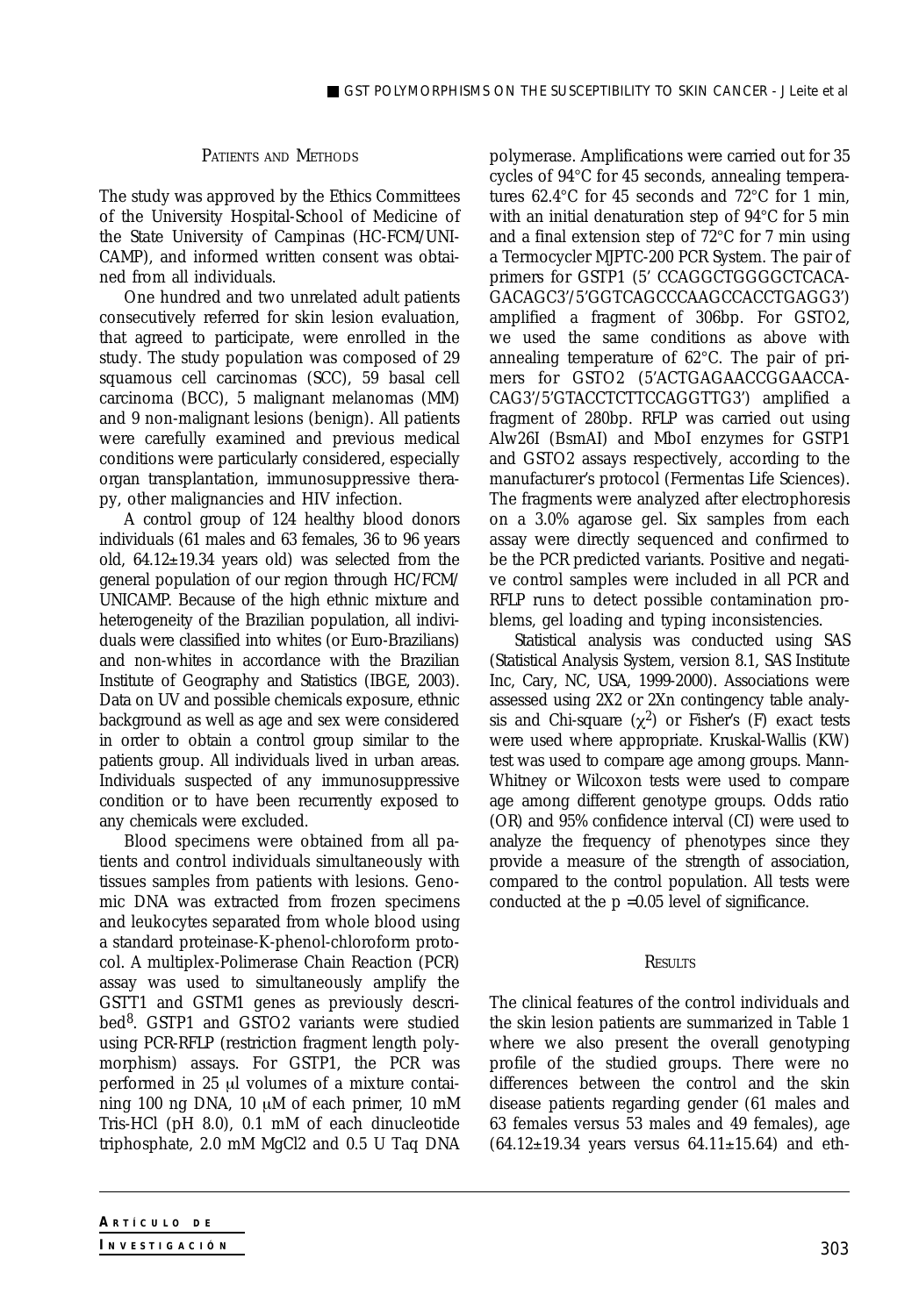**Table 1. Distribution of the control individuals and patients. This distribution is according to their skin lesions' histology, clinical features including age (X**±**SD in years), gender (F: female; M: male), ethnicity (W: white, NW: non-white), and the corresponding genotype for GSTM1, GSTT1, GSTP1 and GSTO2. Genotypes are represented as + (present) or - (absent) according to the presence of the allele or WT, HET and HO according to the presence of a wild type, a heterozygous or a homozygous variant form of the gene, respectively**

| Histology     | Clinical characteristics |     |    |           | Genotype     |       |    |                |                |       |     |                   |                |                |    |
|---------------|--------------------------|-----|----|-----------|--------------|-------|----|----------------|----------------|-------|-----|-------------------|----------------|----------------|----|
|               | Age                      | Sex |    | Ethnicity |              | GSTM1 |    | GSTT1          |                | GSTP1 |     | GSTO <sub>2</sub> |                |                |    |
|               | $(\overline{x} \pm SD)$  | M   | F  | W         | NW           | $+$   |    | $^{+}$         |                | WT    | HET | HО                | WT             | HET            | HO |
| Controls      |                          |     |    |           |              |       |    |                |                |       |     |                   |                |                |    |
| $(N = 124)$   | $64.12 \pm 19.34$        | 61  | 63 | 98        | 26           | 72    | 52 | 96             | 28             | 60    | 46  | 18                | 40             | 62             | 22 |
| Non-malignant |                          |     |    |           |              |       |    |                |                |       |     |                   |                |                |    |
| $(N = 9)$     | $61.66 \pm 20.44$        | 3   | 6  | 9         | $\theta$     | 5     | 4  | $\tau$         | $\overline{2}$ | 7     |     |                   | 3              | 5              |    |
| <b>BCC</b>    |                          |     |    |           |              |       |    |                |                |       |     |                   |                |                |    |
| $(N = 59)$    | $67.42 \pm 11.18$        | 33  | 26 | 58        | $\mathbf{1}$ | 25    | 34 | 49             | 10             | 35    | 20  | 4                 | 25             | 26             | 8  |
| <b>SCC</b>    |                          |     |    |           |              |       |    |                |                |       |     |                   |                |                |    |
| $(N = 29)$    | $56.16 \pm 19.23$        | 16  | 13 | 29        | $\theta$     | 28    | 13 | 22             | $\tau$         | 14    | 13  | $\overline{c}$    | 12             | 12             | 5  |
| МM            |                          |     |    |           |              |       |    |                |                |       |     |                   |                |                |    |
| $(N = 5)$     | $75.8 \pm 6.94$          |     | 4  | 4         | 1            | 4     |    | $\overline{c}$ | 3              |       |     | 3                 | $\overline{c}$ | $\overline{c}$ |    |

**Table 2. Comparison among the distribution of the different combinations of GSTT1 and GSTM1 genotypes in the control population and the skin benign and malignant cases, including basal cell carcinoma (BCC), squamous cell carcinomas (SCC) and malignant melanomas (MM)**

| Genotype       | Population    | Benign   | <b>BCC</b>   | <b>SCC</b>    | MМ                        |  |
|----------------|---------------|----------|--------------|---------------|---------------------------|--|
|                | (%)<br>N      | %<br>N   | %<br>N       | $\%$<br>N     | $\%$<br>N                 |  |
| GSTT1-GSTM1-   | 15 (12.09)    | 1(11.11) | (8.47)<br>5. | (6.89)        | (20.00)                   |  |
| GSTT1-GSTM1+   | 13 (10.48)    | 1(11.11) | (8.47)<br>5  | 5(17.24)      | (40.00)<br>$\overline{2}$ |  |
| GSTT1+GSTM-    | (29.83)<br>37 | 3(33.33) | 29 (49.15)   | (37.93)<br>11 |                           |  |
| $GSTT1+GSTM1+$ | (47.58)<br>59 | 4(44.44) | 20 (33.89)   | (37.93)<br>11 | (40.00)                   |  |
| Total          | 124           | 9        | 59           | 29            | 5                         |  |

nicity (118 white and 6 non-white versus 100 white and 2 non-white individuals) (F:  $p < 0.0001$ ).

Genotyping of the different types of cancer is presented in Tables 1 and 2. The combined GSTT1+GSTM1- genotype was more frequent among BCC patients (49.1%) than in the control group  $(29.8\%)$  (F: p =0.04). Hence, this genotype conferred a 2.273 (OR: 95% CI =1.199-4.308) higher risk for BCC compared to other GSTM1 and GSTT1 combinations of genotypes. GSTP1 did not differ in control and skin benign lesions' patients or nonmelanoma cancers. However, 3 out of the 5 MM patients presented a homozygous GSTP1 variant, in contrast to the low prevalence of this variant in the control population  $(14.5\%)$  (F: p =0.0303). The presence of a homozygotic variant of GSTP1 gene conferred an 8.8 times higher susceptibility to MM  $(OR = 8.883; 95\% CI = 1.378-56.636).$ 

We were not able to find any significant difference in the rate of any other GST normal or variant alleles in the different types of malignant tumors. There was no association between any other genotypes or between any genotype and the patients' clinical features.

### **DISCUSSION**

Cancer of the skin is one of the most powerful examples of how human tumors are a result of the interaction between environmental factors and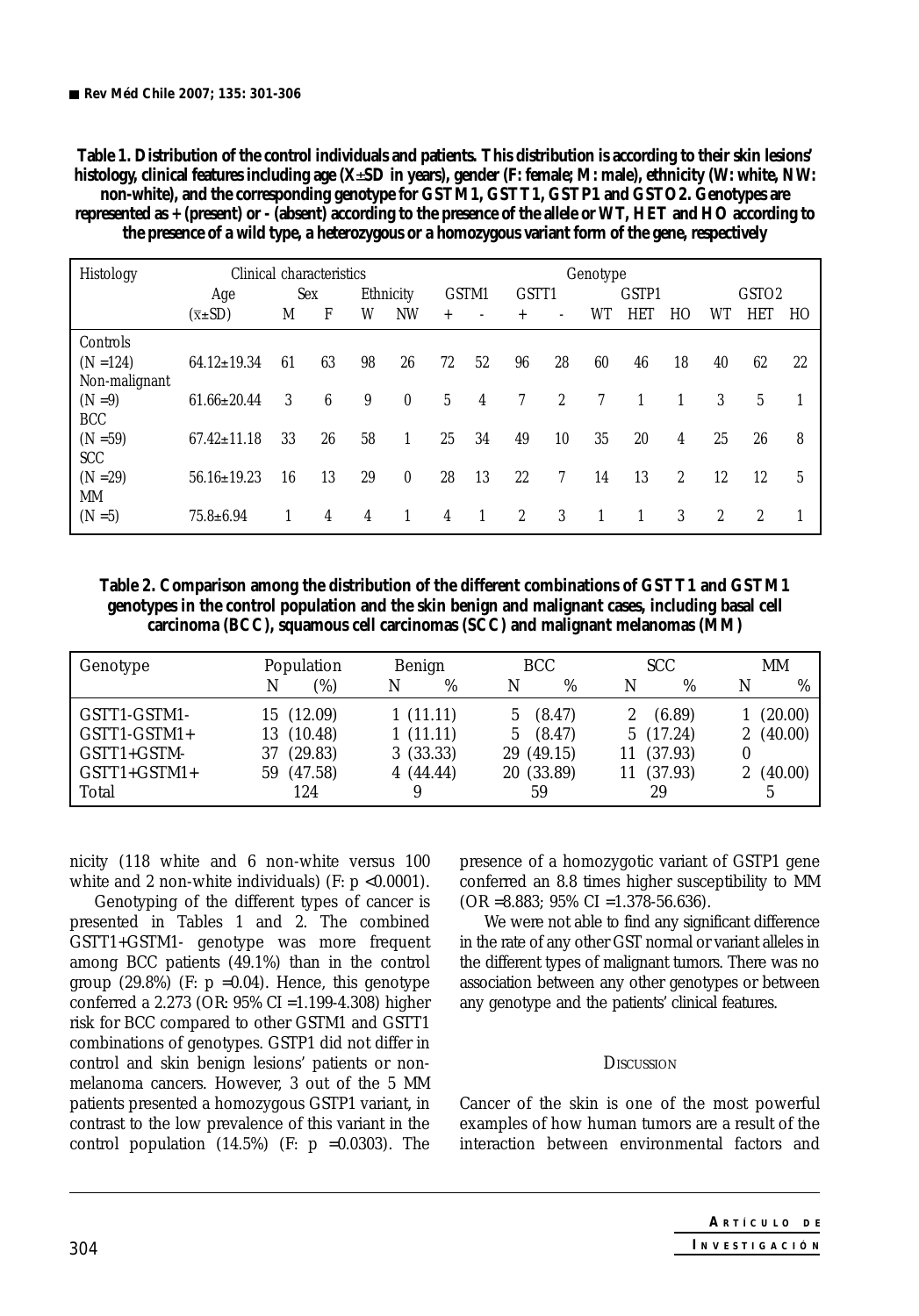personal genetic susceptibility. The most common factor involved in the pathogenesis of non-melanoma skin cancers is the exposure to UVR. However, exposure to large amounts of arsenic, industrial tar, coal, paraffin, certain types of oil, and other chemicals may increase the risk to nonmelanoma skin tumors too<sup>1</sup>. One of the mechanisms by which UV light mediates its carcinogenic effect is by stimulating the production of reactive oxygen species, which trigger both DNA damage and abnormal cytoplasmic signal transduction<sup>16</sup>.

Glutathione S-transferases are an important group of antioxidant enzymes that may have evolved to protect cells against reactive oxygen metabolites. The present study demonstrates that the combined GSTT1+GSTM1- genotype predisposes to the development of BCC. Also, the presence of a GSTP1 variant in homozygosis increased the risk for MM, although the small number of cases examined prevents any further conclusion. On the other hand, the present genotyping profile of skin lesions' patients and controls resulted similar to the genetic profile described earlier by our own group and also to other reports on different types of tumors in Brazil7,8,17-20.

The precise mechanism of action of GST enzymes is as yet largely unknown but it is accepted that they act via modification of DNA and lipid damage to key tumor suppressor genes or by protection against relevant carcinogens4,5,16,21. GSTM1 null genotype has been associated to non-melanoma carcinoma risk, especially in males with multiple BCC and immunosuppressed patients<sup>9,10,12</sup>. In addition, in patients with systemic lupus erithematosus, GSTM1 null was associated with increased production of anti-Ro antibodies, a phenotype associated with marked photosensitivity<sup>22</sup>. Our data suggest a protective effect of the GSTT1 null genotype when combined to GSTM1 null genotype. Other studies have suggested that some detoxifying enzymes may exert a protective effect on some types of tumors, depending on the source of exposure23. For instance, *in vitro* studies, mostly conducted on metabolites of butadiene, confirm a protective

### **REFERENCES**

1. ALMAHROOS M, KURBAN AK. Ultraviolet carcinogenesis in nonmelanoma skin cancer. Part I: incidence rates action of GSTT1<sup>23</sup>. Indeed, some epoxides are scavenged *in-vitro* systems by GSTT1 and are less dangerous for GSTT1 positive subjects<sup>23</sup>.

There are evidences for a role of GSTP1 in the pathogenesis of skin malignancies. GSTP1 is a major antioxidant in both the epidermis and the dermis, and is overexpressed in a variety of preneoplastic and neoplastic tissues<sup>24</sup>. However, our data do not support an important role of GSTP1 in non-melanoma skin cancer and the small number of MM we studied prevents any conclusion regarding this type of tumor.

We included GSTO2 polymorphism in this study because of GSTO variants lower capacity to biotransform inorganic arsenic<sup>14,15</sup>. Arsenic is a notorious environmental skin carcinogen and contamination of drinking water with inorganic arsenic is a worldwide health problem<sup>24</sup>. A recent expression pattern analysis revealed that GSTO2 was ubiquitously expressed at a low level in all tissues and suggested that it may play an important role in cellular signaling<sup>25</sup>. However, our data do not indicate an important role of GSTO2 in skin cancer carcinogenesis.

It is important to note that the influence of any single genetic polymorphism may have a small contribution on the susceptibility to cutaneous malignancy that is influenced by a multitude of genes that may either protect against or increase the susceptibility to an increasing list of chemical, physical and biological carcinogens. Also, the different GST enzymes have specific endogenous and environmental substrates, a fact that helps explain the difference rate for many cancers described in different populations.

In conclusion, we observed an association between GSTM1 and GSTT1 genotype and the risk for BCC. Although the risk presented by this association had a relatively small OR, it may help to understand the basis of genetic and environmental factors known to predispose to skin cancer, and, therefore, sort out individuals that deserve a special medical attention. Further studies including a larger number of patients are necessary to clarify the role of these genotypes in skin cancer susceptibility and their interaction with genotoxic or cytotoxic agents.

in relation to geographic locations and in migrant populations. *Skinmed* 2004; 3: 29-36.

2. CLAPPER ML. Genetic polymorphism and cancer risk. *Curr Oncol Rep* 2000; 2: 251-6.